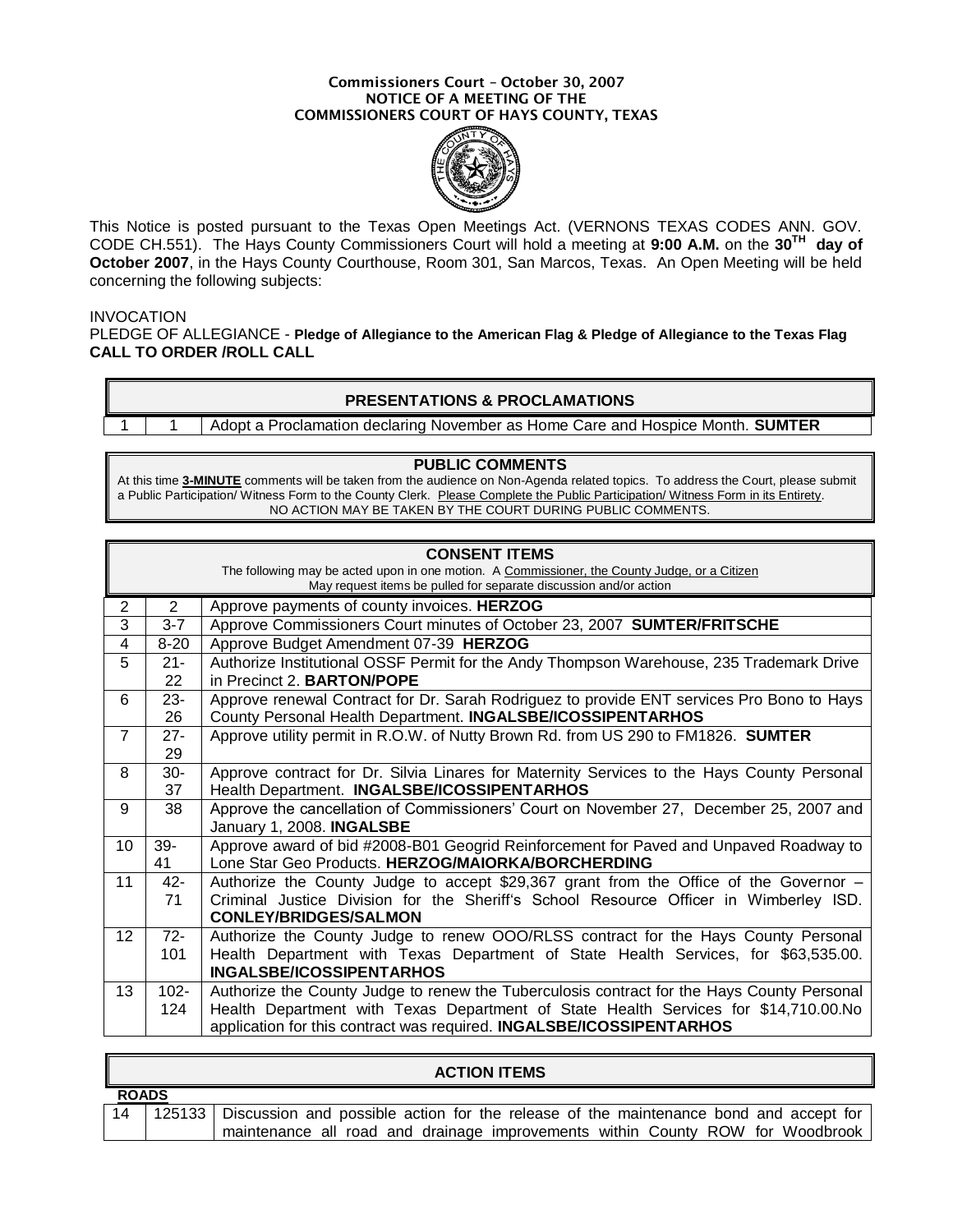|    |             | Subdivision, Phase 1 and 2. BARTON/BORCHERDING                                                                                                                                                                                                                      |
|----|-------------|---------------------------------------------------------------------------------------------------------------------------------------------------------------------------------------------------------------------------------------------------------------------|
| 15 | 134-<br>137 | Discussion and possible action to consider the acceptance of road construction and drainage<br>improvements release of the construction bond, and acceptance of the maintenance bond<br>for two years for Belterra Subdivision Phase 4, Section 1. FORD/BORCHERDING |

### **SUBDIVISIONS**

| 16 | 138   05-4-11 Rolling Oaks, Sec.3, Lot 10 Re-subdivision, PCT 4 (2 lots) into 10A & 10B; Consider   |
|----|-----------------------------------------------------------------------------------------------------|
|    | I approval of PRELIMINARY PLAN approval and call for a public hearing on November 13 <sup>m</sup> . |
|    | <b>FORD/IRVIN</b>                                                                                   |

### **MISCELLANEOUS**

| 17 | 139-    | Discussion and possible action to nominate and/or appoint Dr. Marianne Reese to the South       |
|----|---------|-------------------------------------------------------------------------------------------------|
|    | 142     | Central Texas Water Advisory Commission. SUMTER                                                 |
| 18 | 143     | Discussion and possible action to submit $2^{ND}$ grant application to the Office of Governor – |
|    |         | Division of Emergency Management - Hazard Mitigation Grant Program for up to \$600.00 to        |
|    |         | expand the County's Early $-$ Warning System on dangerous low $-$ water crossings.              |
|    |         | <b>CONLEY/BARTON</b>                                                                            |
| 19 | 144     | Discussion and possible action to approve schedule of purchasing park bonds. <b>SUMTER</b>      |
| 20 | $145 -$ | Discussion and possible action to accept the resignation of Saul Gonzales from the Hays         |
|    | 149     | County CPAT and to approve the appointment of David Salazar to fill that position.              |
|    |         | <b>INGALSBE</b>                                                                                 |
| 21 | 150     | Discussion and possible action to approve Hays County's intent to assign to the City of San     |
|    |         | Marcos all of its rights and obligations under the portion of the Pass Through Toll Agreement   |
|    |         | that pertains to FM 110 (SAN MARCOS LOOP), subject to TXDOT's approval; and to                  |
|    |         | authorize Special Counsel to draft a resolution indicating the same. INGALSBE                   |
| 22 | $151 -$ | Discussion and possible action to re-commence environmental assessments, engineering            |
|    | 153     | design, and related services for FM 1626, and to authorize the Pct. 2 commissioner to           |
|    |         | oversee such services, along with Prime Strategies, BARTON                                      |
| 23 | $154 -$ | Discussion and possible action to receive Deeded interest from Preservation Associated,         |
|    | 157     | Inc., a Nonprofit Corporation in Old City Jail located in San Marcos SUMTER/INGALSBE            |
| 24 | 158     | Discussion and possible action to determine Hays County strategy regarding a hearing set        |
|    |         | for November 27, 2007, with regard to TCEQ Permit #WQ0014293001 reflecting the Hays             |
|    |         | County WCID#1 request for wastewater treatment and discharge into Bear Creek. FORD              |
| 25 | 159-    | Discussion and possible action to authorize the County Judge to accept \$163,452.72 grant       |
|    | 174     | from the Office of Governor - Division of Emergency Management Homeland Security Grant          |
|    |         | Program and to execute contract. CONLEY/TURNER/SALMON                                           |
| 26 | 175179  | Discussion and possible action to approve change orders for the addition of work that is        |
|    |         | being added to the contract with Byrn and Associates for the Juvenile Detention Center          |
|    |         | Drainage Improvements and Concrete Project that was approved by Commissioners Court,            |
|    |         | May 8, 2007. SUMTER/LITTEJOHN                                                                   |

## **Workshop –**

| 27 | 180 | <b>1pm:</b> Sunday and Associates, Inc. – End of the Plan Year Health Benefits Presentation.<br><b>INGALSBE/BAEN</b>                                                                                        |
|----|-----|-------------------------------------------------------------------------------------------------------------------------------------------------------------------------------------------------------------|
| 28 | 181 | 2pm: Presentation by Naismith Engineering Inc. on status of Hays County Subdivision Rules<br>Review, Rewrite and Stakeholder Process, as well as TCEQ Phase II MS4 Storm Water permit<br>requirements. FORD |

## **EXECUTIVE SESSIONS**

**The Commissioners Court will announce it will go into Executive Session, if necessary, pursuant to Chapter 551 of the Texas Government Code, to receive advice from Legal Counsel to discuss matters of land acquisition, litigation, and personnel matters as specifically listed on this agenda. The Commissioners' Court may also announce it will go into Executive Session, if necessary, to receive advice from Legal Counsel regarding any other item on this agenda.**